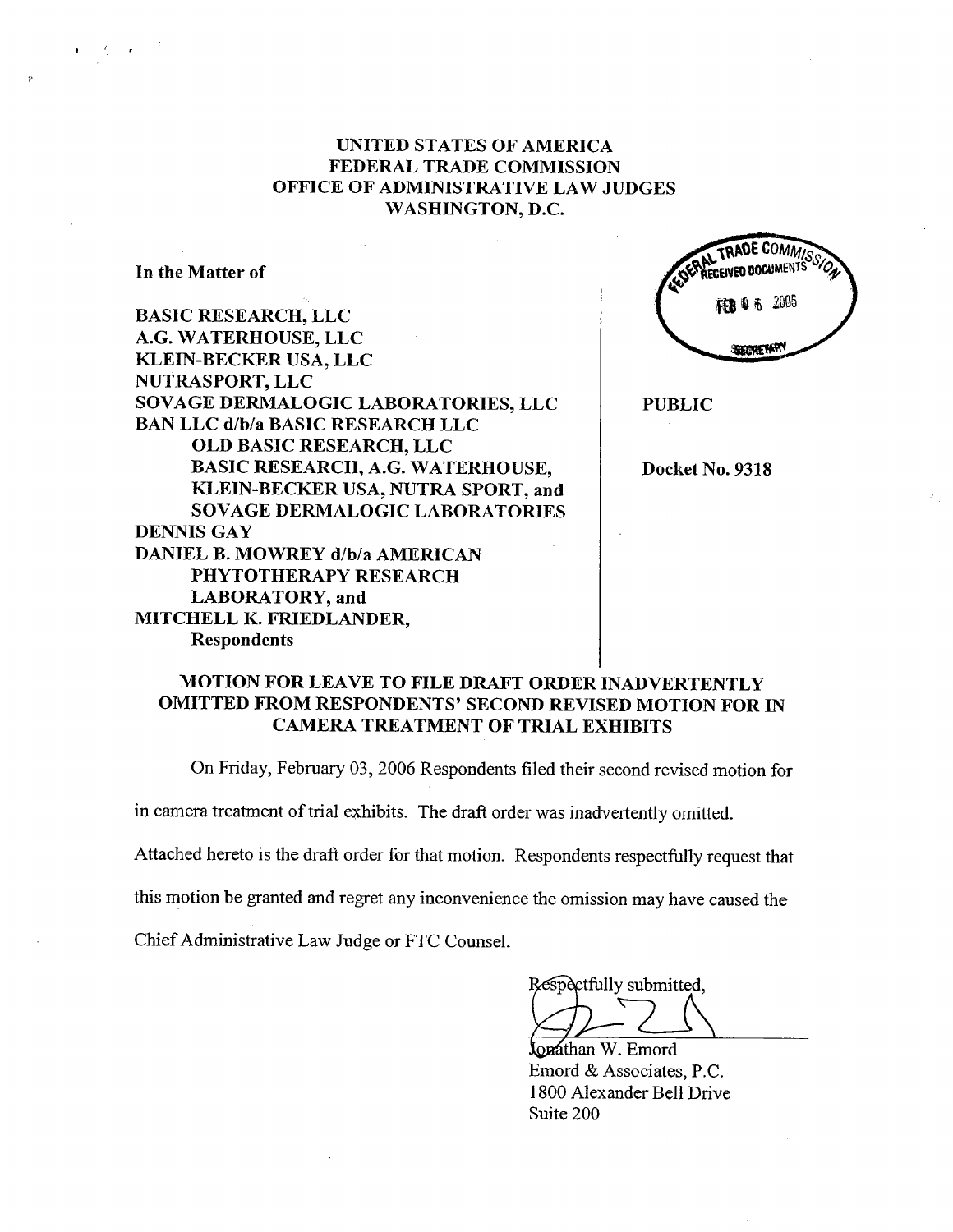Reston, VA 20191 TeL (202) 466-6937 Fax (202) 466-6938

Counsel for Basic Research, LLC A.G. Waterhouse, LLC Klein-Becker USA, LLC Nutrasport, LLC Sovage Dermatologic Laboratories, LLC, BAN, LLC

Stephen E. Nagin Nagin, Gallop & Figueredo, P.A. 18001 Old Cutler Road Suite 556 Miami, Florida 33157 TeL. (305) 854-5353 Fax (305) 854-5351

#### Counsel for Basic Research, LLC

Richard Burbidge, Esq. Burbidge & Mitchell 215 South State Street Suite 920 Salt Lake City, Utah 84111

#### Counsel for Dennis Gay

Ronald F. Price PETERS SCOFIELD PRICE A PROFESSIONAL CORPORATION 340 Broadway Centre 111 East Broadway Salt Lake City, Utah 84111 Telephone: (801) 322-2002 Facsimile: (801) 322-2003

#### Counsel for Respondent Daniel B. **Mowrey**

Mitchell K. Friedlander 5742 West Harold Gatty Drive Salt Lake City, Utah 84111,

Pro se.

Dated: February 3, 2006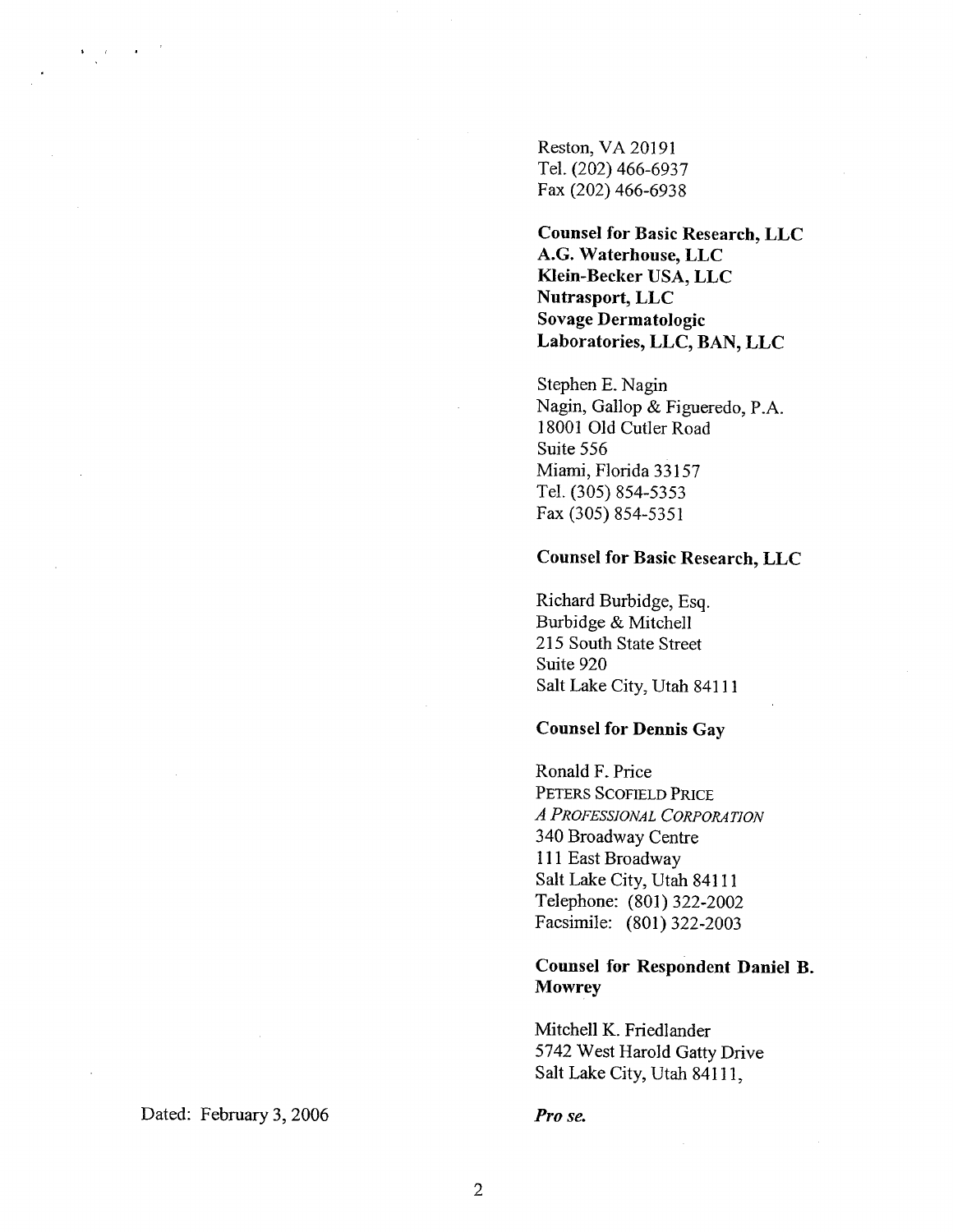## UNITED STATES OF AMERICA FEDERAL TRADE COMMISSION OFFICE OF ADMINISTRATIVE LAW JUDGES WASHINGTON, D.C.

In the Matter of

BASIC RESEARCH, LLC A.G. WATERHOUSE, LLC KLEIN-BECKER USA, LLC NUTRASPORT, LLC SOVAGE DERMALOGIC LABORATORIES, LLC BAN LLC d/b/a BASIC RESEARCH LLC OLD BASIC RESEARCH, LLC BASIC RESEARCH, A.G. WATERHOUSE, KLEIN-BECKER USA, NUTRA SPORT, and SOVAGE DERMALOGIC LABORATORIES DENNIS GAY DANIEL B. MOWREY d/b/a AMERICAN PHYTOTHERAPY RESEARCH LABORATORY, and MITCHELL K. FRIEDLANDER, Respondents

Docket No. 9318

# ORDER GRANTING RESPONDENTS' MOTION FOR LEAVE TO FILE DRAFT ORDER INADVERTENTLY OMITTED FROM RESPONDENTS' SECOND REVISED MOTION FOR IN CAMERA TREATMENT OF TRIAL EXHIBITS

On February 3, 2006 Respondents filed a motion for leave to file a draft order inadvertently omitted from their motion for in camera treatment of trial exhibits filed earlier that same day. In the interests of judicial economy and the lack of prejudice to any pary or the presiding officer, Respondents motion is hereby GRANTED.

It is ORDERED that the draft order attached to the Respondents' motion is hereby filed with the Respondents Second Revised Motion for In Camera Treatment of Trial Exhibits.

ORDERED:

Stephen J. McGuire Chief Administrative Law Judge

Date: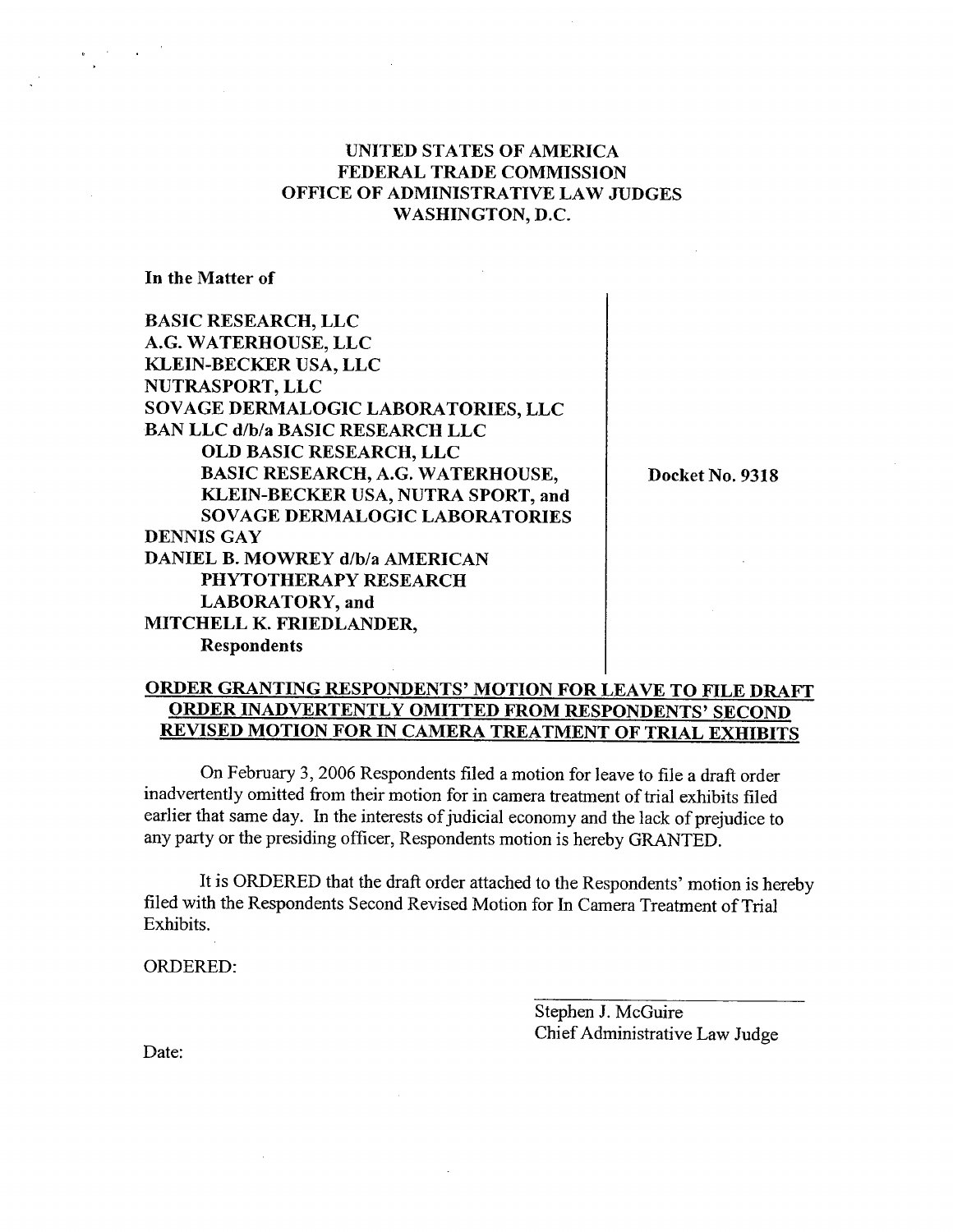## UNITED STATES OF AMERICA BEFORE FEDERAL TRADE COMMISSION OFFICE OF ADMINISTRATIVE LAW JUDGES

 $\overline{1}$ 

| In the Matter of                                        |                 |
|---------------------------------------------------------|-----------------|
| BASIC RESEARCH, L.L.C,<br>A.G. WATERHOUSE, L.L.C.,      |                 |
| KLEIN-BECKER USA, L.L.C.,<br>NUTRASPORT, L.L.C.,        |                 |
| SOVAGE DERMALOGIC LABORATORIES, L.L.C.,<br>BAN, L.L.C., | DOCKET NO. 9318 |
| DENNIS GAY,<br>DANIEL B. MOWREY, and                    |                 |
| MITCHELL K. FRIEDLANDER                                 |                 |
| Respondents.                                            |                 |

ORDER ON RESPONDENTS' SECOND REVISED MOTION FOR IN CAMERA TREATMENT OF TRIAL EXHIBITS

)

Pursuant to Commission Rule 3.45(b) and the ALl's Scheduling Order entered in this litigation, Respondents filed on November 23, 2005, a motion seeking in camera treatment for nearly eight boxes of documents. Respondents moved on November 28, 2005, for leave to supplement the November 23 motion. By Order dated December 5, 2005, Respondents' request for leave to supplement was granted, but Respondents' original motion for in camera treatment was denied without prejudice. In the December 5, 2005 Order, the ALJ provided specific guidance to Respondents concerning the form any such revised or renewed motion should take.

In accordance with Commission rules and the ALJ's December 5 Order, Respondents filed on January 13, 2006, a Revised Motion for In Camera Treatment of Documents Listed on Paries' Exhibit Lists. Respondents' Revised Motion moved for in camera treatment of just over half the number of documents in Respondents' first motion. Over one-third of the documents incorporated in Respondents' Motion comprised customer correspondence, the disclosure of which would reveal confidential customer information. The remaining documents comprised various trade secrets, marketing, advertising, product formulation, corporate financial information, and other documents.

By Order dated January 25, 2006, the ALJ denied Respondents' Revised Motion for In Camera Treatment of Exhibits without prejudice. In the January 25, 2006, Order, the ALJ provided specific guidance to Respondents concerning the form any such revised or renewed motion should take.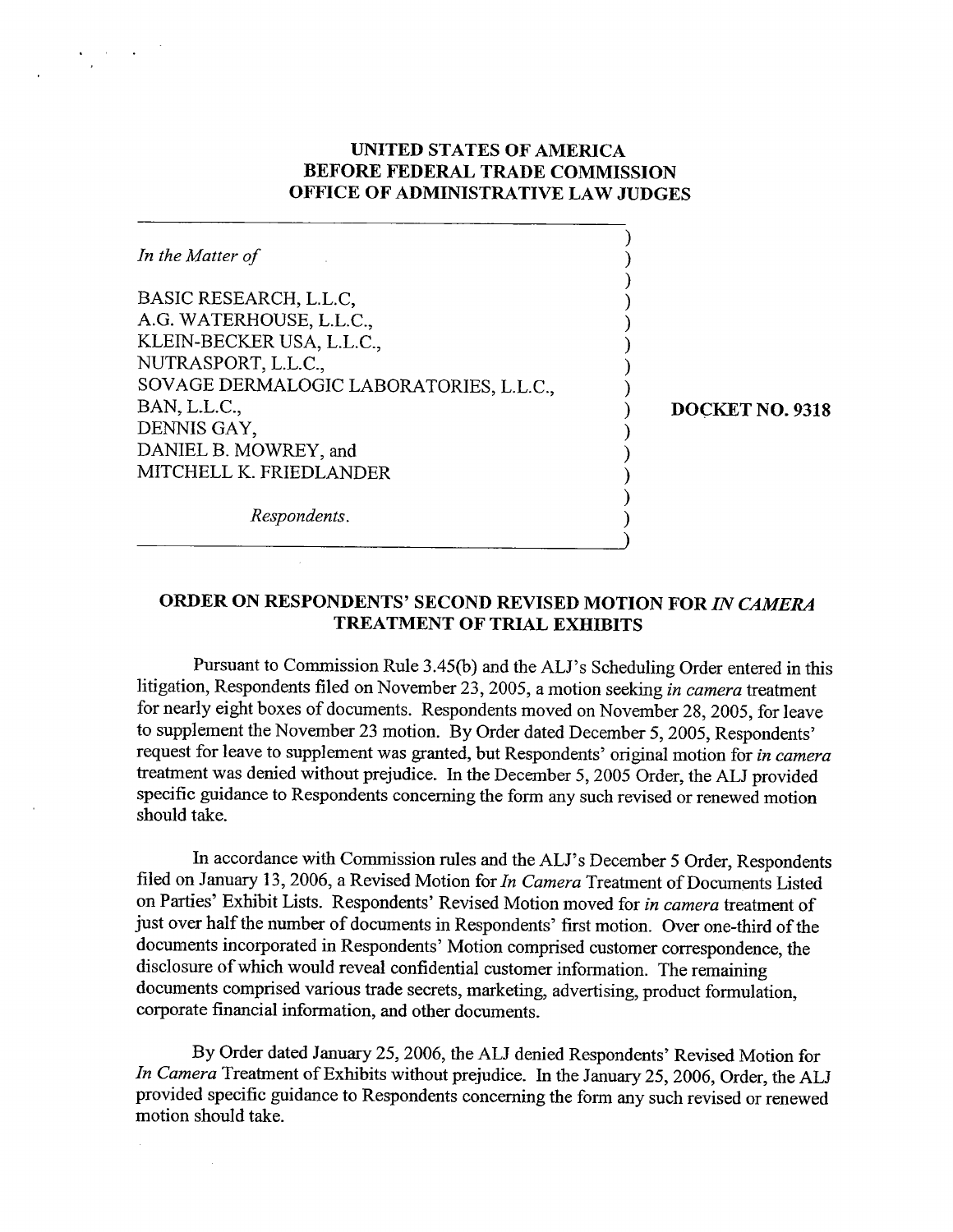In accordance with Commission rules and the ALJ's January 25 Order, Respondents filed on February 3, 2006, a Second Revised Motion for In Camera Treatment of Exhibits. Pursuant to the ALJ's January 25<sup>th</sup> Order, Respondents have narrowly tailored Respondents' requests for in camera treatment of all deposition transcripts, discovery responses and expert reports, redacted all customer information from exhibits for which Respondents' previously sought in camera treatment, provided additional legal and factual authority supporting Respondents' arguments, and obtained an additional declaration supporting the motion from Respondents' employee Gina Gay.

Having reviewed Respondents' Second Revised Motion, together with the detailed declarations of Carla Fobbs and Gina Gay submitted in support thereof, and having fully considered the relevant case law cited in the December  $5<sup>th</sup>$  and January 25<sup>th</sup> Orders and Respondents' moving papers, the ALJ finds the documents identified by Respondents meet the requirements for in camera treatment. Accordingly, Respondents' Second Revised Motion is hereby GRATED. Respondents are to prepare a proposed Order for the ALJ listing in consolidated fashion the exhibits listed in Ms. Fobbs' declaration, together with the time period specified for in camera treatment of each. The Order is to be submitted within seven days.

ORDERED:

 $\frac{\mathbf{r}-\mathbf{r}^2}{\mathbf{s}} = -\mathbf{r}$ 

Stephen J. McGuire Chief Administrative Law Judge

Dated this day of , 2006.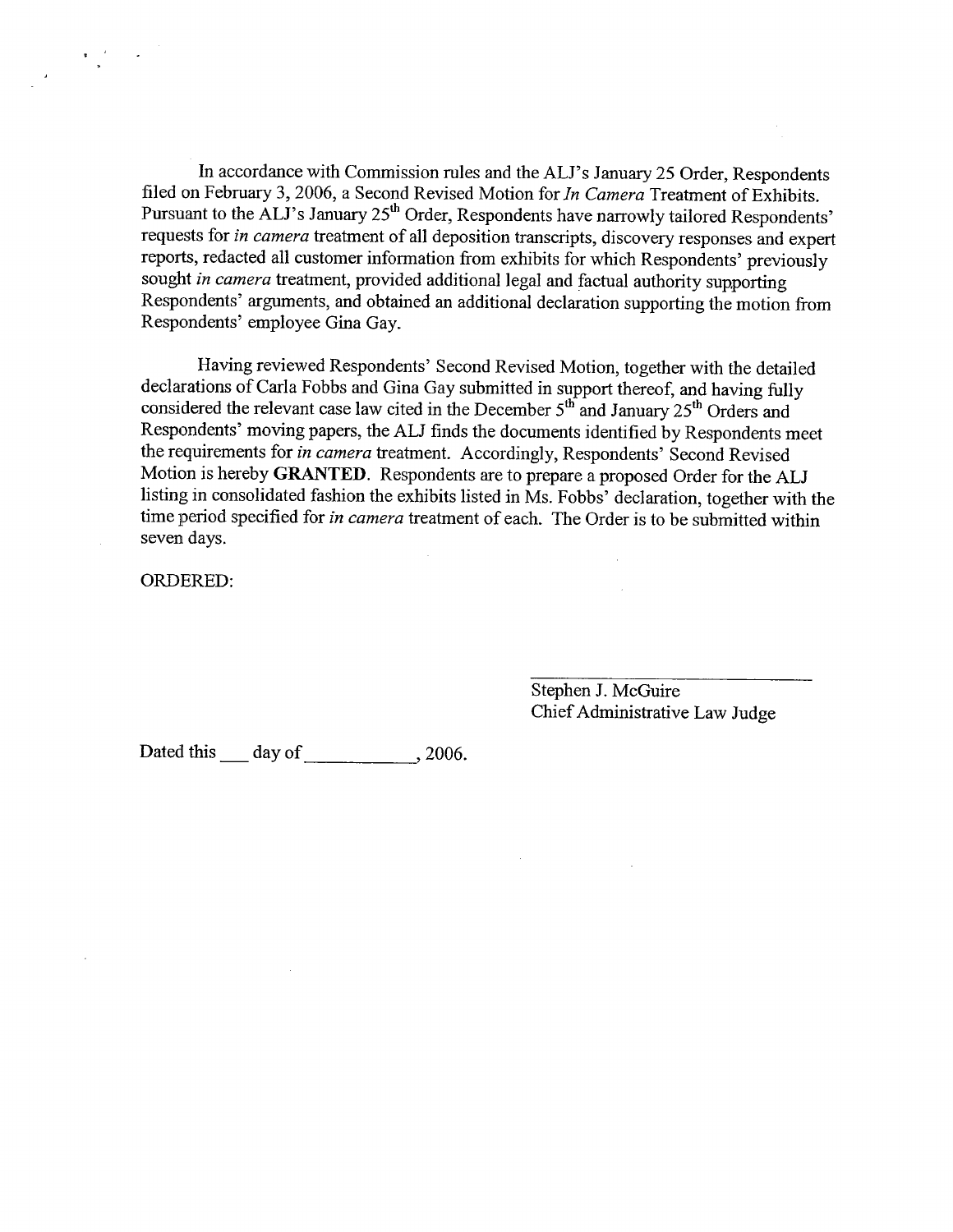#### CERTIFICATE OF SERVICE

# I hereby certify that on the  $3<sup>rd</sup>$  day of February, 2006, I caused the foregoing RESPONDENTS' MOTION FOR LEAVE TO FILE DRAFT ORDER INADVERTENTLY OMITTED FROM RESPONDENTS' SECOND REVISED MOTION FOR IN CAMERA TREATMENT OF TRIAL EXHIBITS to be filed and served as follows:

(1) an original and one paper copy filed by overnight mail and one electronic copy in PDF fonnat filed by email to:

> Donald S. Clark, Secretary Federal Trade Commission 600 Pennsylvania Avenue, NW Room H- 159 Washington, DC 20580 secretary@ftc.gov

(2) two paper copies delivered by overnight mail to:

The Honorable Stephen J. McGuire Chief Administrative Law Judge 600 Pennsylvania Avenue, NW, Room H-112 Washington, D.C. 20580

(3) one paper copy by first class U.S. Mail to

James Kohm Associate Director, Enforcement U.S. Federal Trade Commission 601 New Jersey Avenue, N. Washington, D.C. 20001

(4) one paper copy by first class U.S. mail and electronic PDF copy by email to:

> Laureen Kapin Laura Schneider Joshua S. Millard Edwin Rodriquez Walter C. Gross III Lemuel W. Dowdy Edwin Rodriguez Federal Trade Commission 600 Pennsylvania Ave, NW, Suite NJ-2122